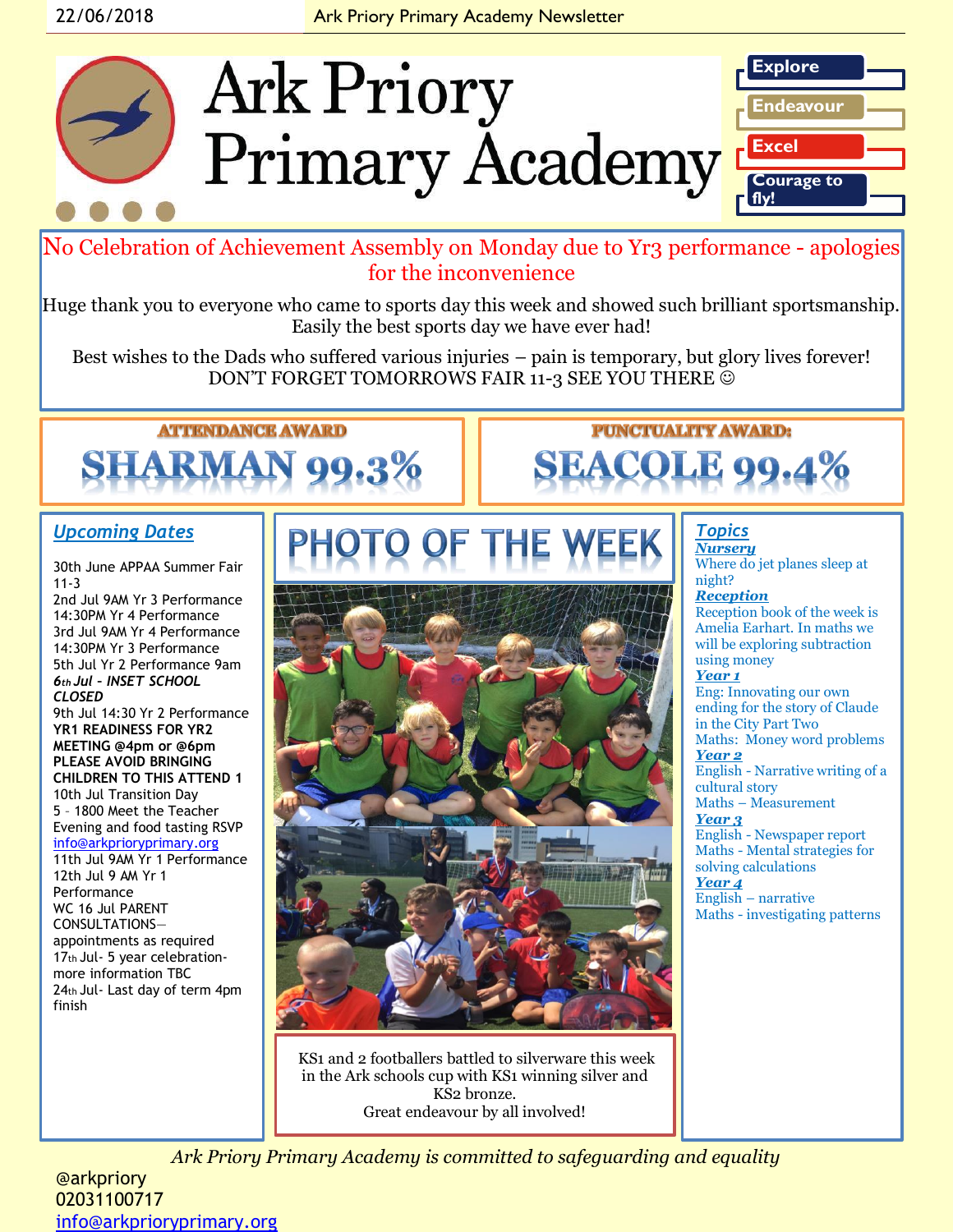

*Ark Priory Primary Academy is committed to safeguarding and equality* 

@arkpriory 02031100717 [info@arkprioryprimary.org](mailto:info@arkprioryprimary.org)